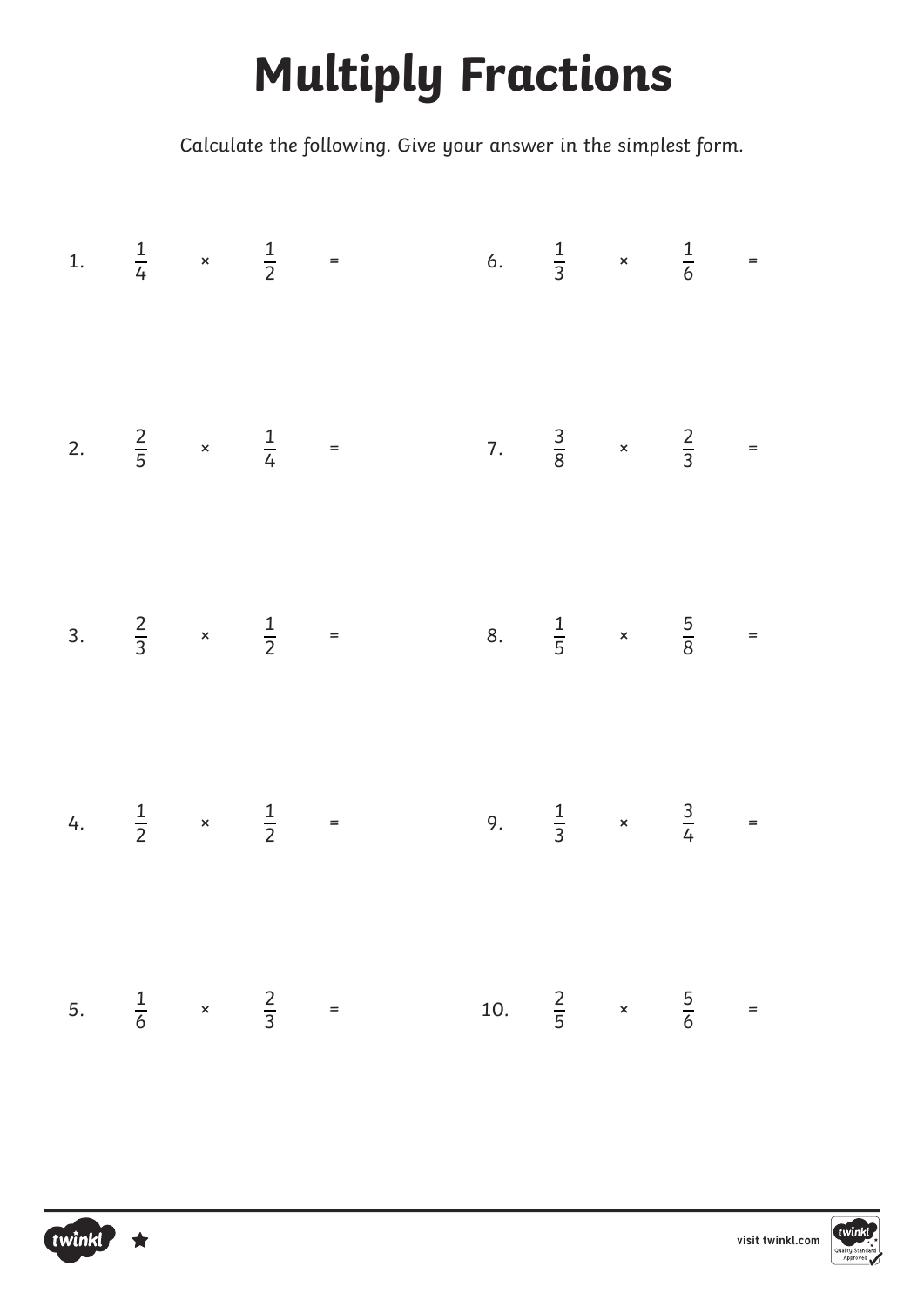## **Multiply Fractions Answers**

|  |  | 1. $\frac{1}{4}$ x $\frac{1}{2}$ = $\frac{1}{8}$ 6. $\frac{1}{3}$ x $\frac{1}{6}$ = $\frac{1}{18}$    |  |  |               |
|--|--|-------------------------------------------------------------------------------------------------------|--|--|---------------|
|  |  |                                                                                                       |  |  |               |
|  |  | 2. $\frac{2}{5}$ x $\frac{1}{4}$ = $\frac{2}{20}$ 7. $\frac{3}{8}$ x $\frac{2}{3}$ = $\frac{6}{24}$   |  |  |               |
|  |  | $\frac{1}{10}$                                                                                        |  |  | $\frac{1}{4}$ |
|  |  | 3. $\frac{2}{3}$ x $\frac{1}{2}$ = $\frac{2}{6}$ 8. $\frac{1}{5}$ x $\frac{5}{8}$ = $\frac{5}{40}$    |  |  |               |
|  |  | $rac{1}{3}$                                                                                           |  |  | $\frac{1}{8}$ |
|  |  | 4. $\frac{1}{2}$ x $\frac{1}{2}$ = $\frac{1}{4}$ 9. $\frac{1}{3}$ x $\frac{3}{4}$ = $\frac{3}{12}$    |  |  |               |
|  |  |                                                                                                       |  |  | $\frac{1}{4}$ |
|  |  | 5. $\frac{1}{6}$ x $\frac{2}{3}$ = $\frac{2}{18}$ 10. $\frac{2}{5}$ x $\frac{5}{6}$ = $\frac{10}{30}$ |  |  |               |
|  |  | $\frac{1}{9}$                                                                                         |  |  | $\frac{1}{3}$ |



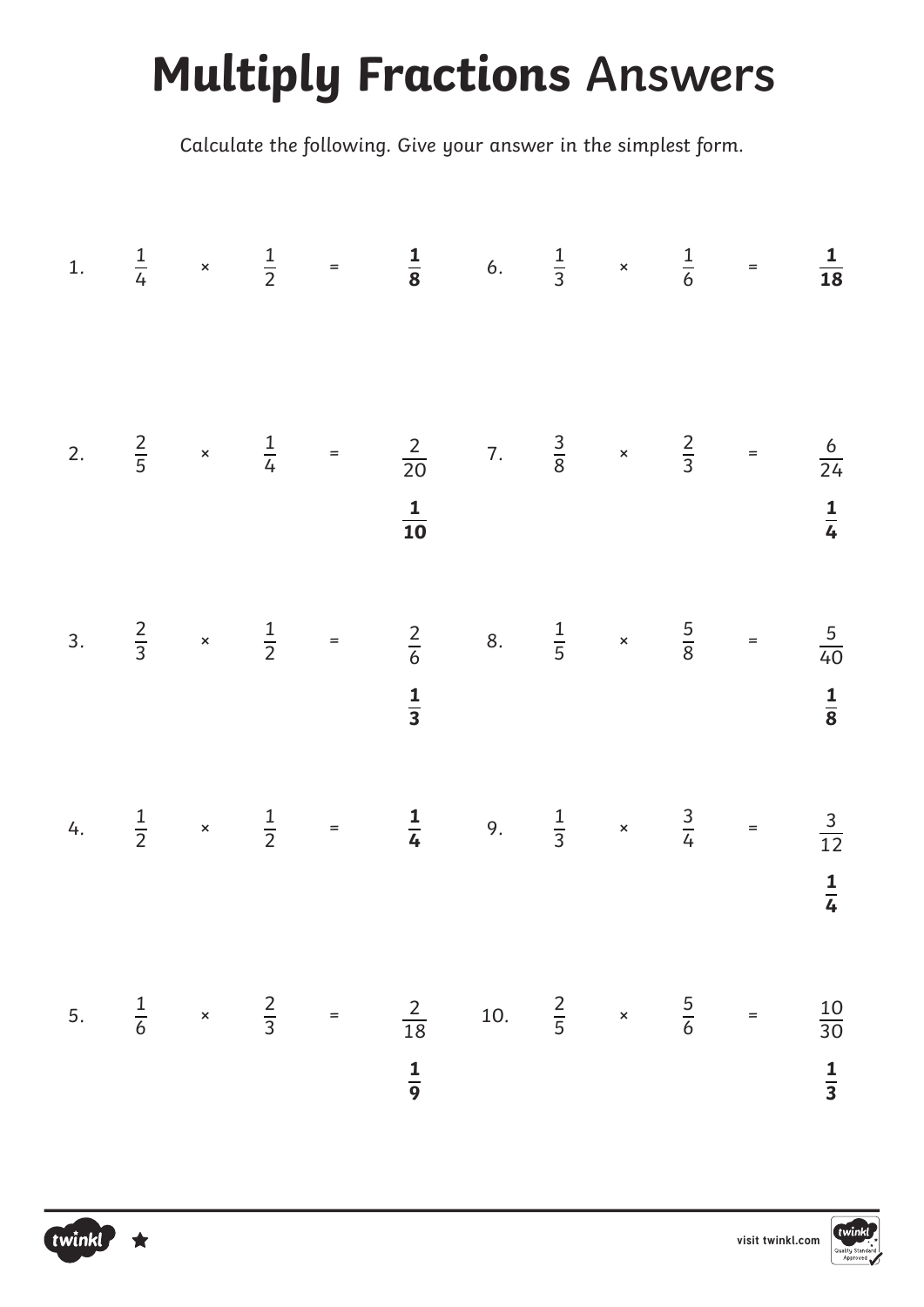## **Multiply Fractions**

|  |  |  | 1. $\frac{3}{4}$ x $\frac{1}{3}$ = 6. $\frac{1}{2}$ x $\frac{2}{3}$ =  |  |  |
|--|--|--|------------------------------------------------------------------------|--|--|
|  |  |  | 2. $\frac{2}{5}$ x $\frac{1}{3}$ = 7. $\frac{7}{12}$ x $\frac{2}{3}$ = |  |  |
|  |  |  |                                                                        |  |  |
|  |  |  | 3. $\frac{4}{5}$ x $\frac{1}{6}$ = 8. $\frac{1}{4}$ x $\frac{5}{7}$ =  |  |  |
|  |  |  | 4. $\frac{3}{8}$ x $\frac{4}{5}$ = 9. $\frac{4}{9}$ x $\frac{1}{4}$ =  |  |  |
|  |  |  | 5. $\frac{5}{6}$ x $\frac{3}{8}$ = 10. $\frac{2}{5}$ x $\frac{5}{9}$ = |  |  |